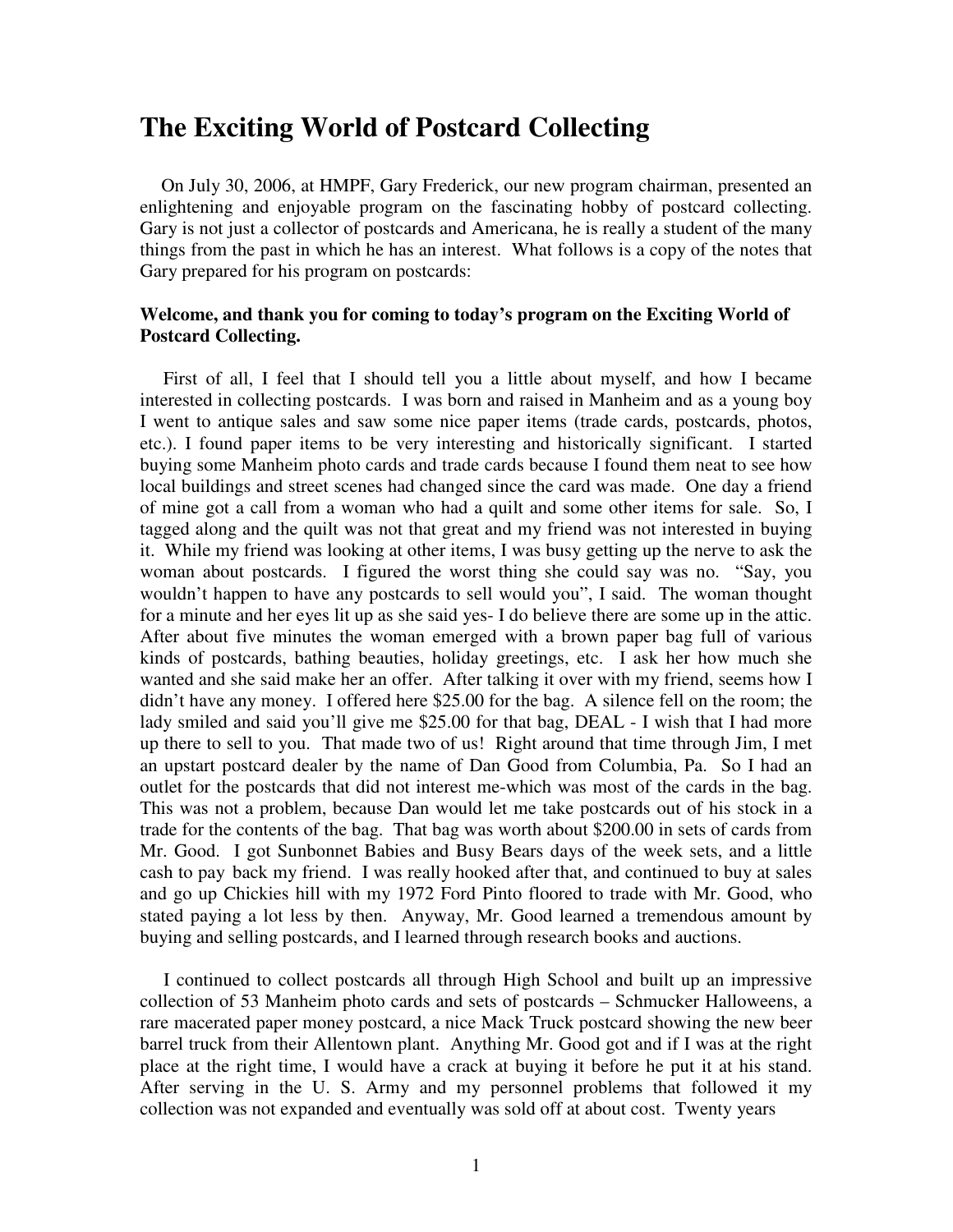later, I re-entered the postcard hobby in an almost similar manner. After going out to eat at Hoss's in Annville, I talked my girlfriend into going to check out an auction next door at the Antique Depot. I had happened to see a listing in the newspaper – Trust me there's a method to my madness. We ate first and went over to the auction, and they had a dealer's stock for sale. Anyway, I bought a small album with 10 St. Louis World's Fair postcards in mint condition and some Jewish New Year cards for \$57.00, and a wonderful cardboard box full of nice postcards for \$100.00. When it was all said and done, I got \$400.00 worth of postcards for my new collection and about \$600.00 from selling the rest. Once again I was hooked, but this time for good.

# **The following is a little history of postcards:**

## **The Pioneer era - 1893 to 1898**

In 1873 the U. S. Government authorized the use of a postal card – nothing fancy – the address on the one side and a message on the other side with a stamp printed on the card (**see the example)**. Then a year or two later the style of stamp was changed but the postal card remained the same for 20 years. The card was used for brief messages and receipts before widespread use of the telephone or telegraph. Then in 1893 at the Columbian Exposition in Chicago oversized postcards were issued by exhibitors and advertisers and a few litho companies (**see the example**). The cards showed images of the fair's buildings, grounds and exhibits on the front side and the back was for the address only. Consequently, a lot of postcards of this fair have writing on the front next to the images. These postcards were a big seller and started to catch on and become popular – nice scenes instead of plain dreary postal cards. A couple of other firms started to print multi-views of cities like Boston and Philadelphia after the fair was over.

# **The Private Mailing Card era - 1898 to 1901**

On May 19 1898, the government gave private printers permission to print and sell postcards. The cards were all issued with the inscription, "Private Mailing Card", and are called PMC's by collectors and dealers. Most of the cards are multi-view and have decorative backs.

### **The Undivided Back era – 1901 to 1907**

On December 24, 1901 permission was given to use the wording; "Post Card." on the back of printed mailing cards. The new wording helped from a stand-point of promotion and use, but, by law the back was just for address and any message had to be on the front with the image. This is why a lot of cards from this time have writing on the fronts, causing some collectors to shy away from that particular postcard. However, in terms of collectables and value it is becoming more acceptable.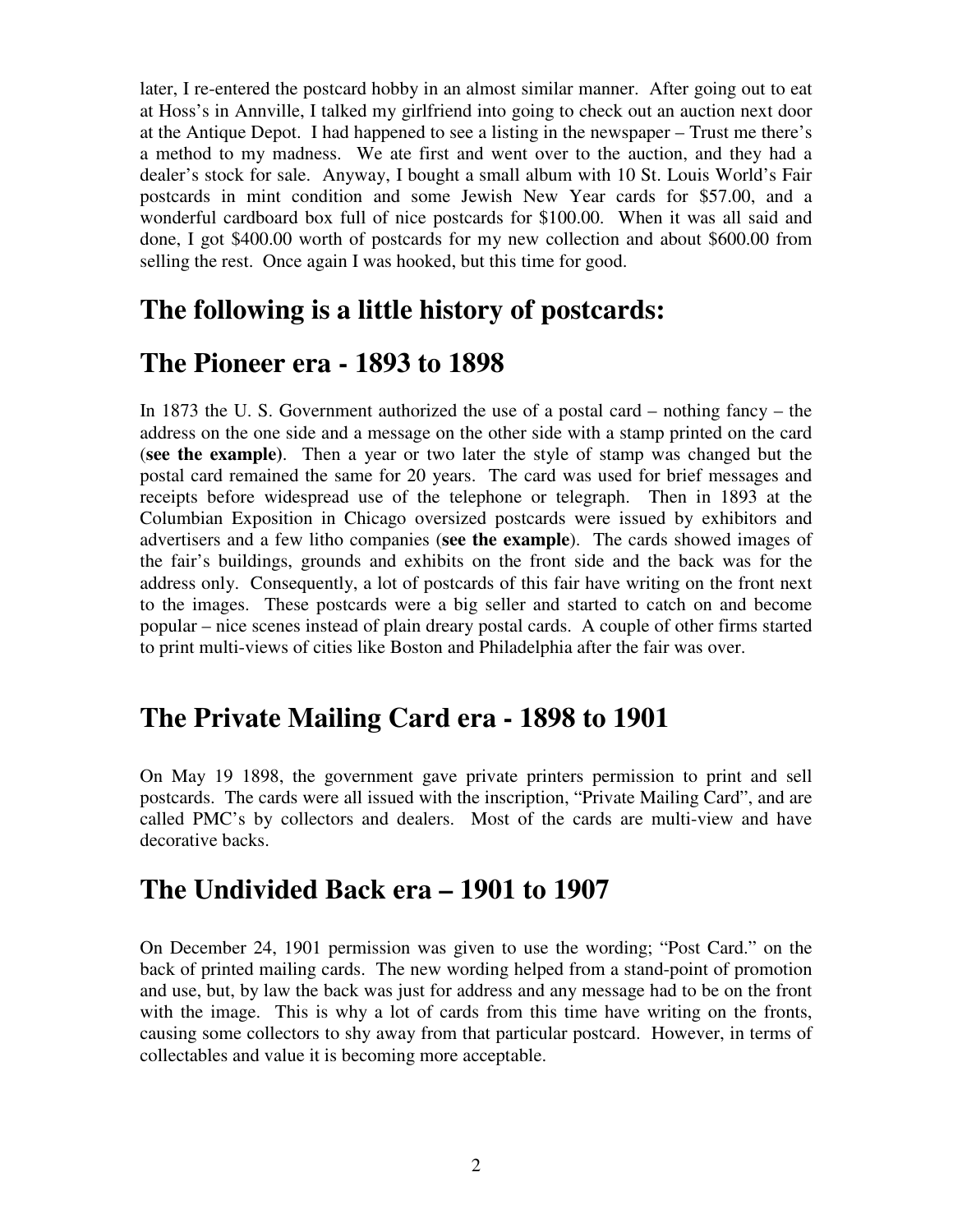STRILLEGY RITE THE ADDRESS M av. D. Unig Princes ville May 16th 74 Albany Com

**1873 Government Authorized Postal Card** 



**1893 World's Columbian Exposition Card**